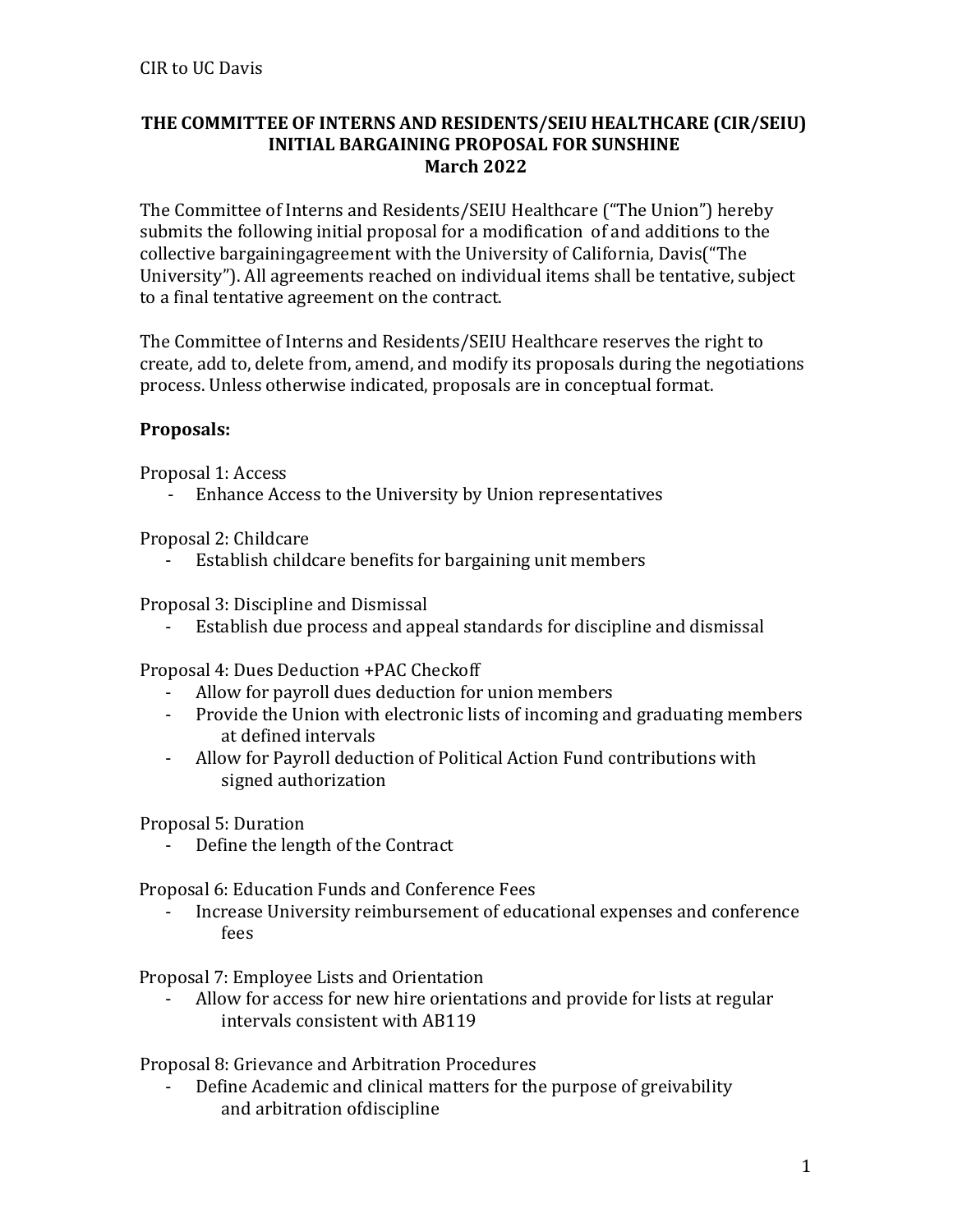Proposal 9: Health and Safety

- Create provisions to provide for the protection of the physical health and security of bargaining unit members.
- Provide for equipment to protect the health and safety of bargaining unit members

Proposal 10: Health Benefits

Define Major Medical, dental, vision, and supplemental benefits for bargaining unit members

Proposal 11: Holidays

- Define paid holidays, and holiday policy for bargaining unit members

Proposal 12: Housing Allowance

- Ensure an adequate housing allowance to remain competitive in the face of rising costs of living and attract the best candidate pool

Proposal 13: Labor Management

- Provide for regular labor management meetings

Proposal 14: Lactation Accommodation

- Provide for adequate accommodations for lactating mothers

Proposal 15: Leaves of Absence

Provide for sick, vacation, parental, and other leaves for bargaining unit members

Proposal 16: Liability and Malpractice Insurance

- Provide for adequate liability insurance including tail coverage for all bargaining unit members

Proposal 17: Licenses and required Training

- Provide for University reimbursement of required professional license and exam fees and coverage of required trainings
- Increase the University reimbursement of required professional license and exam fees

Proposal 18: Meals

- Provide an appropriate monthly meal allowance for all bargaining unit members

Proposal 19: Moonlighting

- Provide for the policy and procedure for eligible bargaining unit members to request and engage in both internal and external moonlighting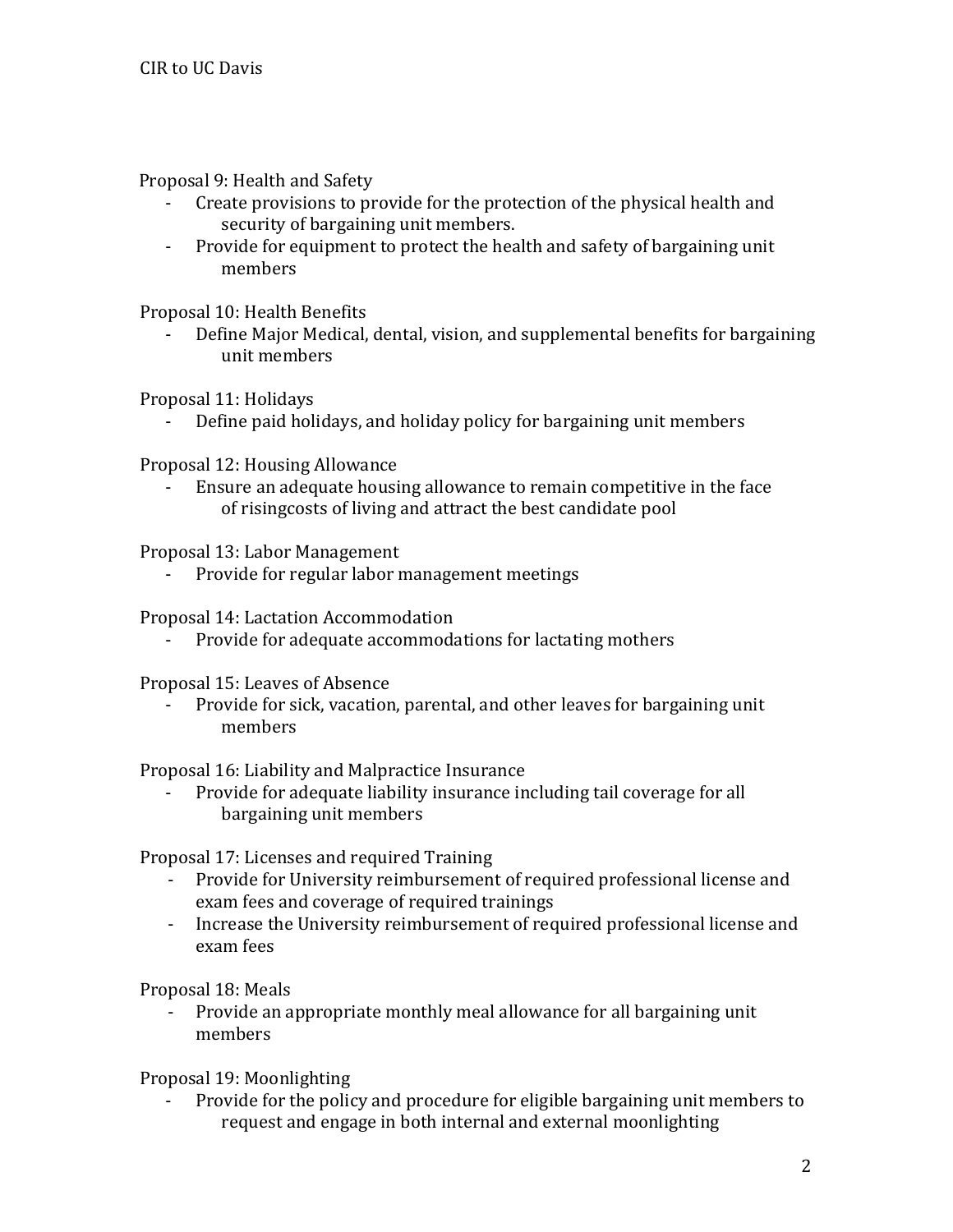Proposal 20: Nondiscrimination, Diversity and, Inclusion

- Ensure state, federal, and local laws are observed to prevent discrimination based on a protected class
- Provide for fair and respectful treatment of bargaining unit members I an environment free of harassment
- Promote a diverse workforce, ensure appropriate recruitment of URM physicians

Proposal 21: Pagers

- Modify language to reflect changing landscape of patient care and the technology needed to properly provide patient care
- candidates, and promote culturally competent medicine

Proposal 22: Parking

- Provide for fairly priced parking in reasonable proximity to bargaining unit worksites

Proposal 23: Program Closure

- Protect bargaining unit members in the event of the closure of a training program

Proposal 24: Recognition

- Define membership in the bargaining unit

Proposal 25: Release Time

Establishes release time for elected union representatives for union functions

Proposal 26: Relocation

- Provide a fair relocation allowance for eligible bargaining unit members

Proposal 27: Salary

- Increase wages to remain competitive in the face of rising costs of living and attract the best candidate pool
- Stipulate salary increases for each academic year
- Define the Chief Resident differential

Proposal 28: Severability

- Ensure the agreement shall be endorsable even if one provision is deemed illegal

Proposal 29: Smartphones

Provide for smartphones for bargaining unit members as needed to perform their jobs